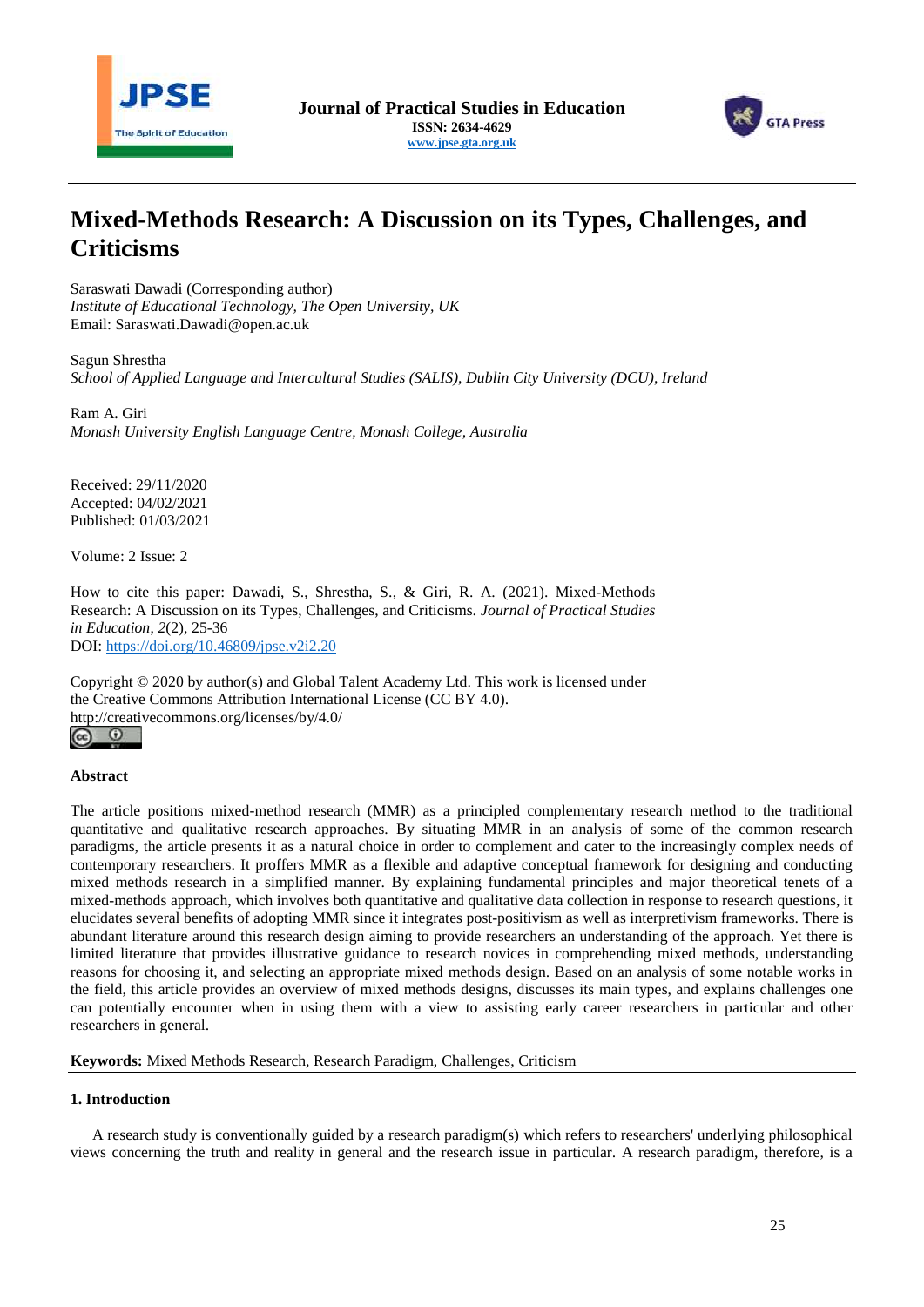philosophical position about the world or the nature of reality and how we approach it to understand it (Maxwell, 2005). It includes researchers' assumptions about ontology and epistemology that guide the research process. Ontology is concerned with the nature of truth, i.e., what is the nature of reality? whereas epistemology refers to the nature and forms of human knowledge, i.e., how do we know what reality is (Cohen et al., 2007). A researcher, based on their purpose, may adapt different approaches to uncover the truth and/or knowledge. Mixed-methods research (MMR) is a research methodology that incorporates multiple methods to address research questions in an appropriate and principled manner (Bryman, 2012; Creswell, 2015; Creswell & Plano Clark, 2011), which involves collecting, analysing, interpreting and reporting both qualitative and quantitative data.

An in-depth understanding of the research paradigms is essential for a researcher. When novice researchers encounter a social problem, they must know how best to approach it. For instance, they must understand the paradigms that guide their methodological decisions in collecting information (data), analysing and interpreting them, and reporting findings. In other words, new researchers must understand what research designs are there that can best address their research problems and guide them throughout the research process. With novice researchers in view, this article introduces the most prevalent research paradigms and the resultant research methods. It particularly focuses on the mixed-methods research (MMR) - its characteristics, reasons for using it, and its major types. The language and organisation of the article are deliberately simple to assist researchers to understand what different types of MMR approaches there are, how to decide which type of MMR is appropriate for their research study, and what the key considerations are when choosing a mixed-method design. Additionally, the chapter provides an understanding of practical considerations and the potential challenges a researcher is likely to experience when adopting a particular MMR design. What follows, then, is a brief discussion of major research paradigms followed by an introduction to mixed-methods research, its types, key considerations, and challenges.

### **2. Major Research Paradigms**

There are a number of research paradigms, while some of them are complementary to each other, others are opposed. One of the most prevalent research paradigms is positivism which considers that only the knowledge confirmed by the senses is affirmed as knowledge (Bryman, 2012). It follows the objective route in research and advocates that the knowledge is gained through a gathering of objectively verifiable facts using quantitative means. Positivists differentiate between scientific and normative statements and they believe that normative statements cannot be confirmed by the senses; therefore, only the scientific statements are the true domain of the scientist (Bryman, 2012). Quantitative researchers are, by and large, guided by positivism and they use quantitative tools to get objective findings in their study. Historically, the main research method was guided by quantitative research design or the positivistic approach. Post-positivism, on the other hand, "is a milder form of positivism that follows the same principles but allows more interaction between the researcher and his/her research participants" (Taylor & Medina, 2011, p. 3). While positivism focuses on the objectivity of the research process, postpositivism has room for subjectivity as well. Therefore, it uses both quantitative (such as a survey) and qualitative methods (such as interviews and participant-observation).

Another paradigm, interpretivism, with a contrasting epistemology to positivism, believes in multiple realities. Therefore, the followers of this paradigm are critical of the application of the scientific (or positivist) model to the study (Bryman, 2012). The social scientists who are guided by this paradigm respect the subjective meaning of social action (Taylor  $\&$ Medina, 2011). Interpretivists, as a consequence of that, understand social phenomena and interpret them further. Since the qualitative researchers use the tools such as interviews, focus groups, and participant observation to understand the situation and explain the indicative findings, they follow interpretivism as a research paradigm. The constructivism paradigm is different from positivism and interpretivism, and is based on the premise that reality is a product of human interaction with the real world. It is guided by the belief that active construction of knowledge takes place when there is human interaction with the real world. This means, knowledge is built up socially. It opposes the idea that there is a single methodology to generate knowledge and that knowledge must be approached through multiple perspectives. In a similar vein, the paradigm of criticalism approaches knowledge from a critical perspective and with a major focus on power imbalance in society. Therefore, it posits that scientific investigation should be conducted with a noble goal of social change. The primary purpose of research is to identify and support resolve 'gross power imbalances' in society (Taylor & Medina, 2011). Thus, in this paradigm, "the researcher's role is one of advocate, a change agent, who argues for and leads the way towards a more equitable, fair and sustainable society" (Taylor & Medina, 2011, p. 6). To sum up, the two main paradigms, which are conventionally considered to be fundamentally opposed to each other, are positivism/post-positivism and constructivism/interpretivism, the former relates to quantitative methodology whereas the latter drives qualitative research. The qualitative research emerged as the quantitative research alone could not address all the research questions.

The final paradigm discussed in this article is the paradigm of pragmatism which is not committed to any sort of philosophical stance (Creswell, 2007) but argues that the forced choices between positivism and interpretivism should be abandoned as it views reality as both singular and multiple. Pragmatism "is pluralistic and oriented towards 'what works' and practice" (Creswell & Plano Clark, 2011, p. 41). In other words, pragmatism uses multiple methods but the use of the methods should always be guided by research problems. It values both objective and subjective knowledge to meet research objectives. Researchers adopting a pragmatist position have the liberty to choose those research methods or strategies that can best answer their research questions (Creswell, 2007). According to Feilzer (2010, p.14), pragmatism brushes aside the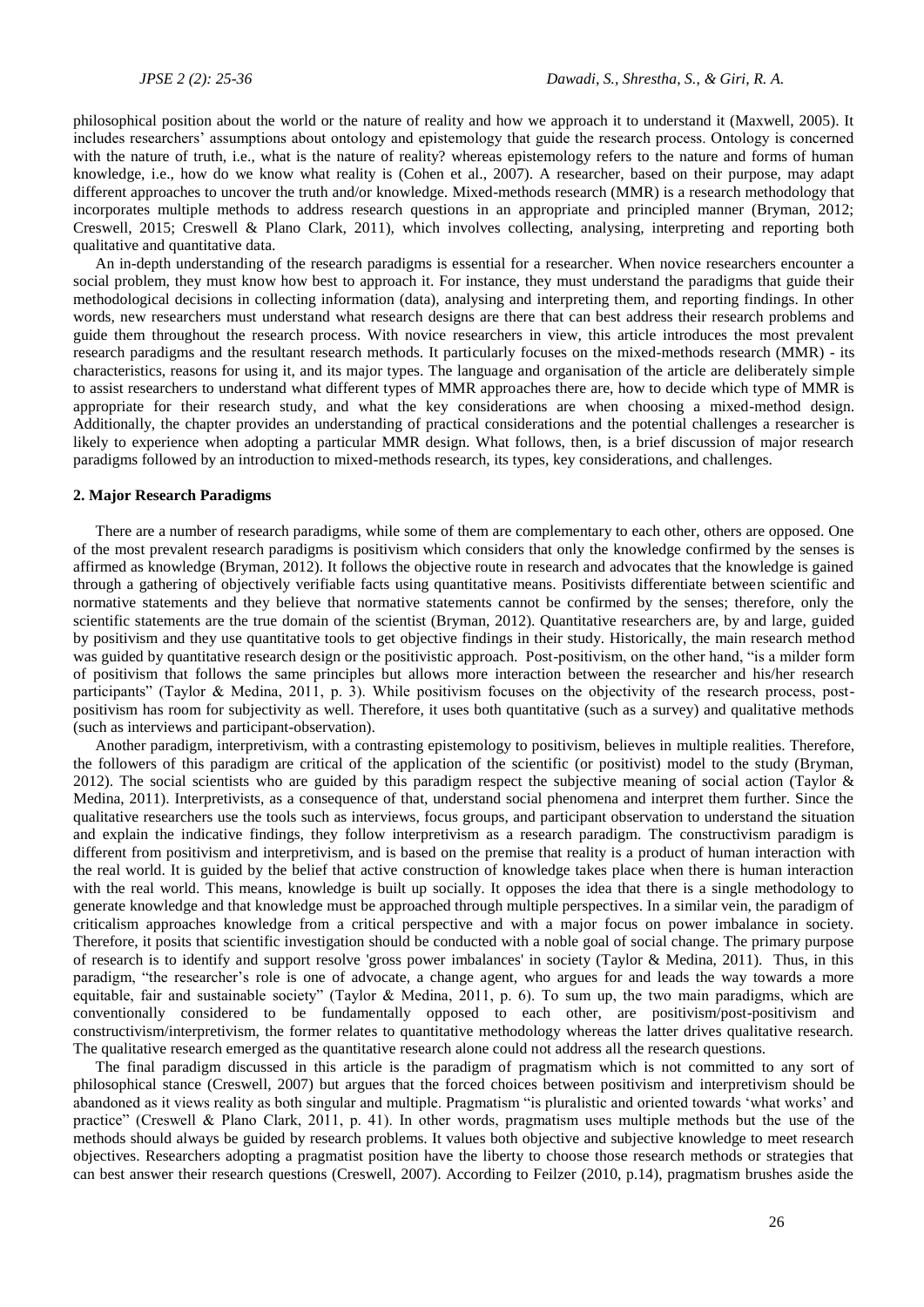quantitative/qualitative divide and ends the paradigm war by suggesting that the most important question is whether the research has helped to find out what the researcher wants to know. Tashakkori and Teddlie (1998) suggest that pragmatists study what interests them and are of value to them. They study research problems in different ways that they deem appropriate. Therefore, the main reason for adopting a pragmatist position in a study is to allow a researcher to have a pluralistic stance of gathering all sorts of data in order to best answer the research questions. In essence, a pragmatist employs a mixed-methods design to follow one or multiple combinations of some of the prevalent research paradigms mentioned above. In a mixed-methods research design, qualitative research approaches help understand the situation through indicative results by exploring through the tools like participant observation and interviews whereas quantitative approaches help derive objective findings by using the tools like a survey. A description of mixed methods as a research design is presented below.

### **3. Mixed Methods as a Research Methodology**

A mixed-methods approach is a research methodology in its own right. As stated by Creswell and Plano Clark (2011), a mixed-methods research design is a research design that has its own philosophical assumptions and methods of inquiry. As a methodology, it includes philosophical assumptions to provide directions for the collection and analysis of data from multiple sources in a single study.

A mixed-methods design offers a number of benefits to approaching complex research issues as it integrates philosophical frameworks of both post-positivism and interpretivism (Fetters, 2016) interweaving qualitative and quantitative data in such a way that research issues are meaningfully explained. It also offers a logical ground, methodological flexibility and an in-depth understanding of smaller cases (Maxwell, 2016). In other words, the use of mixed-methods enables researchers to answer research questions with sufficient depth and breadth (Enosh, Tzafrir, & Stolovy, 2014) and helps generalise findings and implications of the researched issues to the whole population. For example, the quantitative approach helps a researcher to collect the data from a large number of participants; thus, increasing the possibility to generalise the findings to a wider population. The qualitative approach, on the other hand, provides a deeper understanding of the issue being investigated, honouring the voices of its participants. In other words, whereas quantitative data bring breadth to the study and qualitative data provides depth to it. Moreover, quantitative results can be triangulated with qualitative findings and vice versa. Triangulation, as a qualitative research strategy, is the use of multiple methods or data sources to develop a comprehensive understanding of a research problem or to test validity through the convergence of information from different sources (Carter et al., 2014). A mixed-methods design, therefore, offers the best chance of answering research questions by combining two sets of strengths while compensating at the same time for the weaknesses of each method (Johnson & Onwuegbuzie, 2004). Consequently, "mixed-method research designs are becoming increasingly relevant to addressing impact research questions" (Saville, 2012, p.7).

There is a plethora of literature (Bryman, 2012; Creswell & Plano Clark, 2018; Johnson & Onwuegbuzie, 2004; Maxwell, 2016; Morgan, 2014; Tashakkori & Teddlie, 1998) around the theory of mixed-methods, and on the breadth and depth of this design. However, it seems that there is very limited literature on a mixed-methods research design that can effectively guide early career researchers through selecting a proper design for their study thereby enabling them to understand its rationale. Despite its merits and popularity among researchers, some scholars might consider it as a design that can potentially cause a lot of troubles to a researcher when they plan to organize both qualitative and quantitative methods in a study as a researcher may not be equally capable of handling both methods. In the following sections, then, reasons for selecting mixed-methods for a study and their potential weaknesses are explained.

### **4. Why Mixed Methods?**

Mixing two methods might be superior to a single method as it is likely to provide rich insights into the research phenomena that cannot be fully understood by using only qualitative or quantitative methods. A mixed-methods design can integrate and synergize multiple data sources which can assist to study complex problems (Poth & Munce, 2020). The application of MMR, as mentioned in the previous section, means purposeful data consolidation which allows researchers to seek a wide view of their study by enabling them to view a phenomenon from different perspectives and research lenses (Shorten & Smith, 2017).

There are six major justifications for combining quantitative and qualitative data in a research study. The first rationale of employing an MMR approach is the expansion of study. This means an MMR approach allows researchers widen their inquiry with sufficient depth and breadth. For instance, when a researcher wants to generalize the findings to a population and develop a detailed view of the meaning of a phenomenon or concept for individuals, the advantages of collecting both closed-ended quantitative data and open-ended qualitative data support understanding a research problem (Creswell, 2003). Furthermore, qualitative data (such as interviews and focus groups) can provide depth in the research inquiry as the researcher can gain a deeper insight into the phenomenon from narratives. Then, a quantitative approach of data collection can bring breadth to the study by supporting the researcher with accumulating data about on different aspects of a phenomenon from different participants.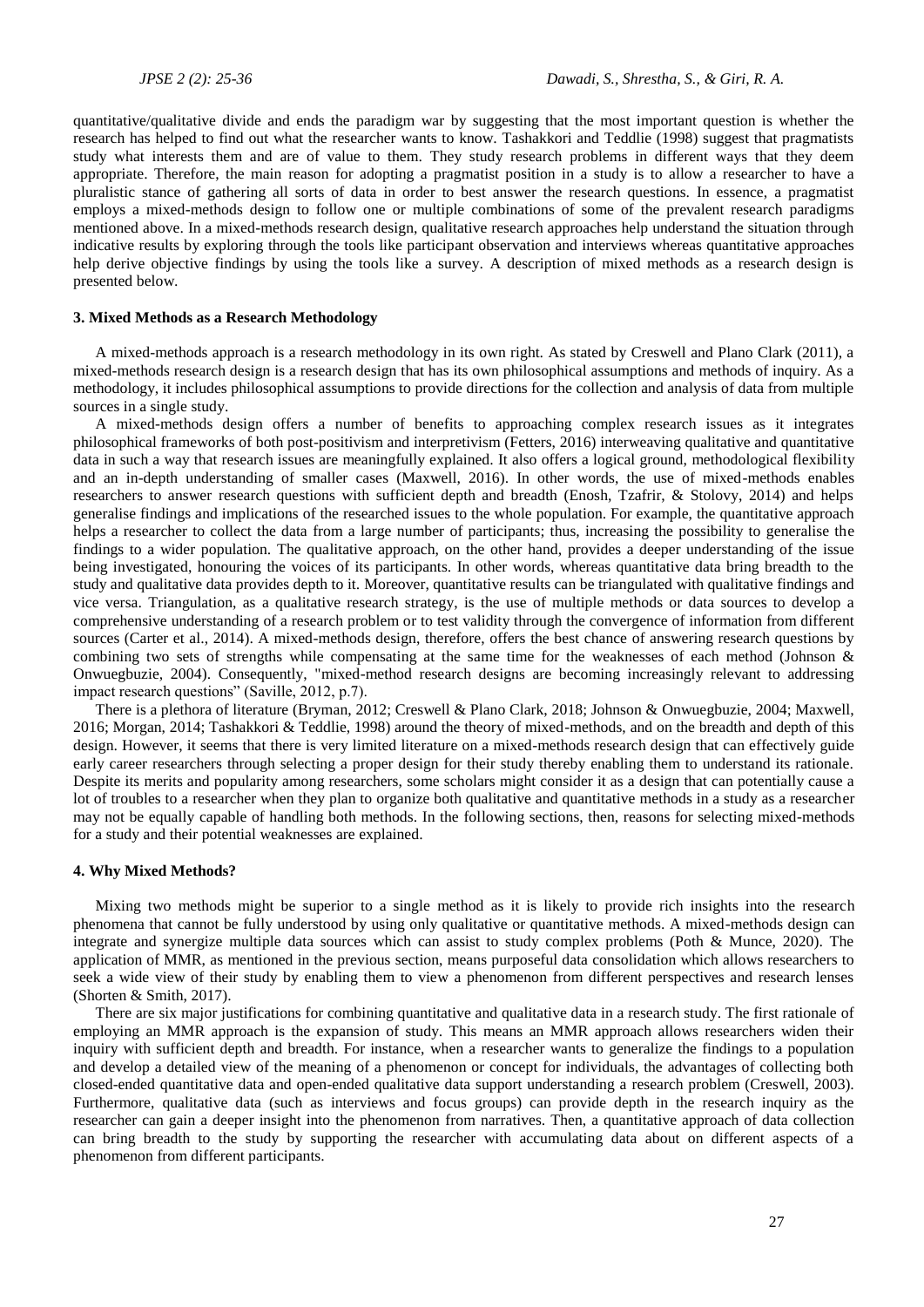Another driving motive for combining the two methods is the belief that both kinds of research have values and that in some respects they are complementary, and therefore, there will be an added value in combining them. The researchers use both data sets to answer the same research question which can produce greater certainty and wider implication in the conclusion (Maxwell, 2016; Morgan, 2014). In other words, mixing two methods helps to produce a more complete picture and provides an opportunity for a greater assortment of divergent or complementary views; which are valuable as they not only lead to extra reflection and enrich our understanding of a phenomenon, but also open new avenues for future inquiries (Teddlie & Tashakkori, 2009). Additionally, findings from mixed-methods research offer a holistic view of a phenomenon and provide additional insights into different components of a phenomenon which might help for generating substantive theories (Ventakesh et al., 2013).

Third, an MMR approach helps "to overcome the epistemological differences between quantitative and qualitative paradigms and to provide a royal road to true knowledge" (Bergman, 2008, p. 4). Indeed, a principled combination of the two methods supports researchers in developing an in-depth and comprehensive understanding of a research phenomenon (Lund, 2012). For example, while using a quantitative method, concepts can be operationalised in terms of well-defined indicators, tracing trends and relationships, making comparisons, and using large and perhaps representative samples, a qualitative method has the strengths of sensitivity to multiple meanings, logical ground, great methodological flexibility and in-depth study of smaller samples which helps to study the process and change.

Fourth, an MMR approach helps to obtain more rigorous conclusions by employing two methods in such a way that the strengths of the qualitative methods offset the weaknesses of the quantitative methods and vice versa (Plano Clark & Ivankova, 2016). This implies that a quantitative method can be strong in those areas where a qualitative method is weak and vice versa. Putting it in another way, one method is more suitable to answer one type of question and another method is more suitable for another type of question. Mixing the two methods, therefore, offers the possibility of combining two sets of strengths while compensating at the same time for the weaknesses of each method. Thus, the combination of quantitative and qualitative methods is often proposed on the grounds that a researcher can utilize the respective strengths, escape the respective weaknesses of the two approaches and produce a more accurate conclusion.

Another value of an MMR approach is its triangulation component. Data triangulation in a mixed-methods study is generally accepted as a strategy for validating results obtained with the individual method (Bergman, 2008). A researcher, for instance, aims to obtain a more valid picture about a research issue by directly comparing the findings drawn from one method (qualitative or quantitative) to those obtained from another (quantitative or qualitative) for convergence and/or divergence (Plano Clark & Ivankova, 2016). In other words, collecting diverse types of data offers greater insights on a phenomenon that the methods individually cannot offer, and therefore, provides more valid and stronger inferences than a single method does (Teddle & Tashakori, 2009). Thus, data triangulation leads to a well-validated conclusion and also promotes the credibility of inferences obtained from one approach (Ventakesh et al., 2013).

Finally, the sixth rationale for mixing the two methods is "to develop more effective and refined conclusions by using the results from one method (qualitative or quantitative) to inform or shape the use of another method (qualitative or quantitative)" (Plano Clark & Ivankova, 2016, p. 86). For instance, researchers who want to understand possible factors that cause obesity in children might argue for the need to quantitatively assess significant predictors and then they use the quantitative results to develop qualitative follow-up exploration (potentially through interviews, observation, and focus groups) to explore why certain factors were significant. This means the development of a new method based on the previous method is possible only in a (mixed-methods) sequential design. The following section elucidates fundamental considerations when developing a sequential (MMR) design.

### **5. Key Considerations**

In a mixed-methods study, the selection of a proper design is not an easy task for most researchers. Careful consideration should be given to three major aspects while selecting an MMR design. The first decision is about the relative priority of the approaches. Priority refers to the relative importance of the qualitative and quantitative data for answering research questions (Plano Clark & Ivankova, 2016). The priority usually depends on the research questions or the goals of the research and its participants. A study can have three priority options: quantitative priority (i.e., more emphasis on the quantitative data collection and analysis), qualitative priority (i.e., more emphasis on the qualitative data collection and analysis), or equal priority (i.e., considering both data sets to be equally important to answer the research questions) (Plano Clark & Ivankova, 2016). A researcher, then, must weigh carefully the purpose of their research and the data they need to address it before prioritising research approaches.

The second decision accentuates the level of interaction between the data sets. It refers to the extent to which qualitative and quantitative approaches "are kept independent or interact with each other" (Creswell & Plano Clark, 2011, p. 64). When they are independent, the researcher mixes the two approaches only at the final stage, i.e., after the analysis of the data. As one of the purposes of using mixed methods methodology in a study is to obtain different but complementary data on the same issue to best understand the research problems, the data can be collected separately, and the findings can be mixed before interpreting the results. Creswell and Plano Clark (2011) discuss four possible stages for mixing two data sets: at the level of design, during data collection, during data analysis, and during data interpretation.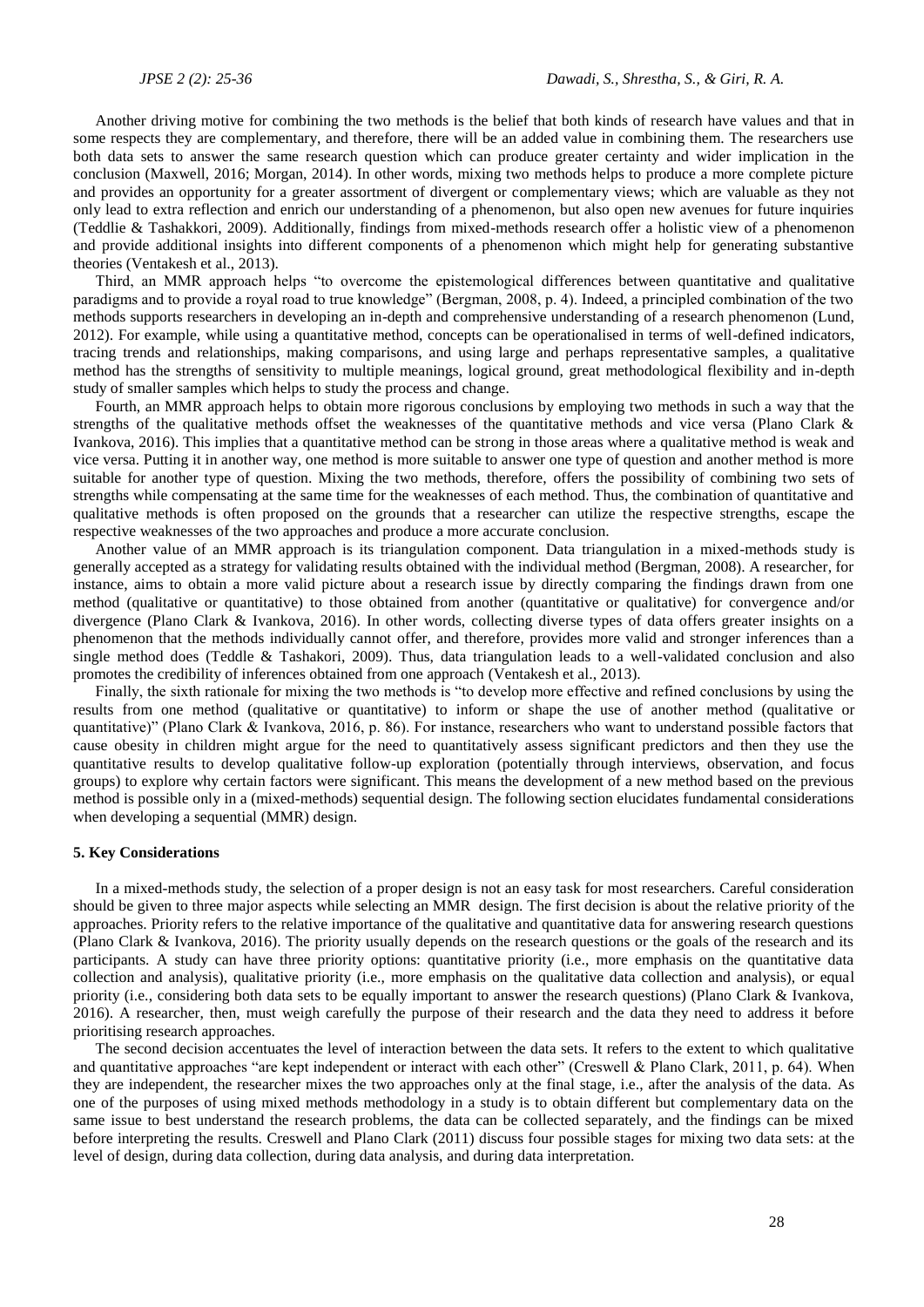The third decision concerns the timing of the qualitative and quantitative approaches. Timing refers to "the entire quantitative and qualitative strands, not just data collection" (Creswell & Plano Clark, 2011, p. 65). The two methods can be combined either sequentially (i.e., findings from one approach inform the other) or concurrently (i.e., independent of each other). Ventakesh et al. (2013) state:

In a concurrent design, qualitative and quantitative data are collected and analyzed in parallel and then merged for a complete understanding of a phenomenon or to compare individual results. In contrast, in a sequential mixed methods design, quantitative and qualitative data collection and analyses are implemented in different phases and each is integrated in a separate phase. (p. 17)

Regarding sequential combination, Achterberg (1988) suggests that a qualitative method should precede quantitative methods so that detailed information can be collected and more directed, specific quantitative procedures can be developed. However, the type of combination should be driven by research goals and context. In general, if the research goal is to understand the phenomenon as it happens, it seems that a concurrent approach will be better, but if the researcher expects that findings from a method (either qualitative or quantitative) will support the later (quantitative or qualitative) study, then a sequential approach should be used (Creswell, 2003).

In addition to the above key considerations, the sample size in a mixed methods research design can be different for qualitative and quantitative strands. The sample participating in a qualitative strand can be a subset of the participants who participate in the quantitative study. The researcher should also be aware of the issue that it will bring complexity in the merging process while analysing and interpreting the data. And since one of the purposes is also to synthesize different results into a complementary picture of the issue being explored (Creswell & Plano Clark, 2018), the size differential should not be a big issue. Creswell and Plano Clark (2018) state that having a small size in qualitative component and larger size in quantitative component supports researchers to get in-depth qualitative exploration and rigorous quantitative examination of the issue.

If a researcher evaluates some or all of these criteria, they can decide if mixed-methods fits as a research design for their study. Once a researcher decides to use mixed-methods as a design, they need to delve deeper into deciding which mixed methods design is appropriate. The following section introduces core mixed-methods designs and lists the challenges of each design that can potentially help a researcher to select the most appropriate design for their study.

### **6. Which Mixed-Methods Design?**

Timans et al. (2019) claim that "mixed-methods research (MMR) scholars seem to be committed to designing a standardized methodological framework for combining methods." (p. 212). They argue that although MMR must be separated from their native epistemology to work, it is necessary to be within a qualitative and quantitative research approach which will also be indicated by the data they use. While acknowledging merits in the Timans et al.'s views, this article is based on the premise that the research-novices need to treat the mixing of methods as one research approach as keeping them epistemologically separate within MMR may create complications at the data integration and interpretation stage. This section, therefore, presents core common mixed-methods research types which are prevalent in the field of research. Several scholars (Plano Clark & Ivankova 2016; Terrell, 2012; Wilkinson & Staley, 2019) have listed various types of mixedmethods research design. Creswell and Plano Clark (2018) consider these core designs as parsimonious and practical since they have the potential to make researchers understand the best possible options of mixed methods research designs. In this section some common types of mixed methods are presented. Attempts have been made to illustrate the MMR types with suitable examples.

### *6.1. Convergent Parallel Mixed-Methods Design*

A convergent design that follows pragmatism as a theoretical assumption, is an efficient and popular approach to mixingmethods research (Creswell & Plano Clark, 2018). Two different approaches namely qualitative and quantitative methods are mixed to obtain the triangulated results in this design. At first, two types of data sets are collected concurrently, and secondly, they are analysed independently using quantitative and qualitative analytical approaches (Schoonenboom & Johnson, 2017; Shorten & Smith, 2017; Creswell and Plano Clark, 2018; Wisdom & Creswell, 2013). In a convergent design, the integration of both data will help a researcher gain a complete understanding of the one provided by the quantitative or qualitative results alone. It is an approach in which two data sets are combined to get a complete picture of the issue being explored and to validate one set of findings with the other (Creswell and Plano Clark, 2018). For instance, if a researcher is examining experiences of using digital technologies in education, s/he administers a survey and also conducts interviews with teachers and students to understand the issue. S/he collects quantitative data from a survey and qualitative data from interviews and examines if the findings obtained from these two different data sets converge or diverge. In case the results diverge, the researcher explains the finding by re-examining the results and collecting more data, or explaining the quality of the dataset. "The intent of integration in a convergent design is to develop results and interpretations that expand understanding, are comprehensive and are validated and confirmed" (Creswell & Plano Clark, 2018, p. 221). Fàbregues et al. (2020) argue that convergent studies are apt designs for integration as both data results are available when interpretation is planned.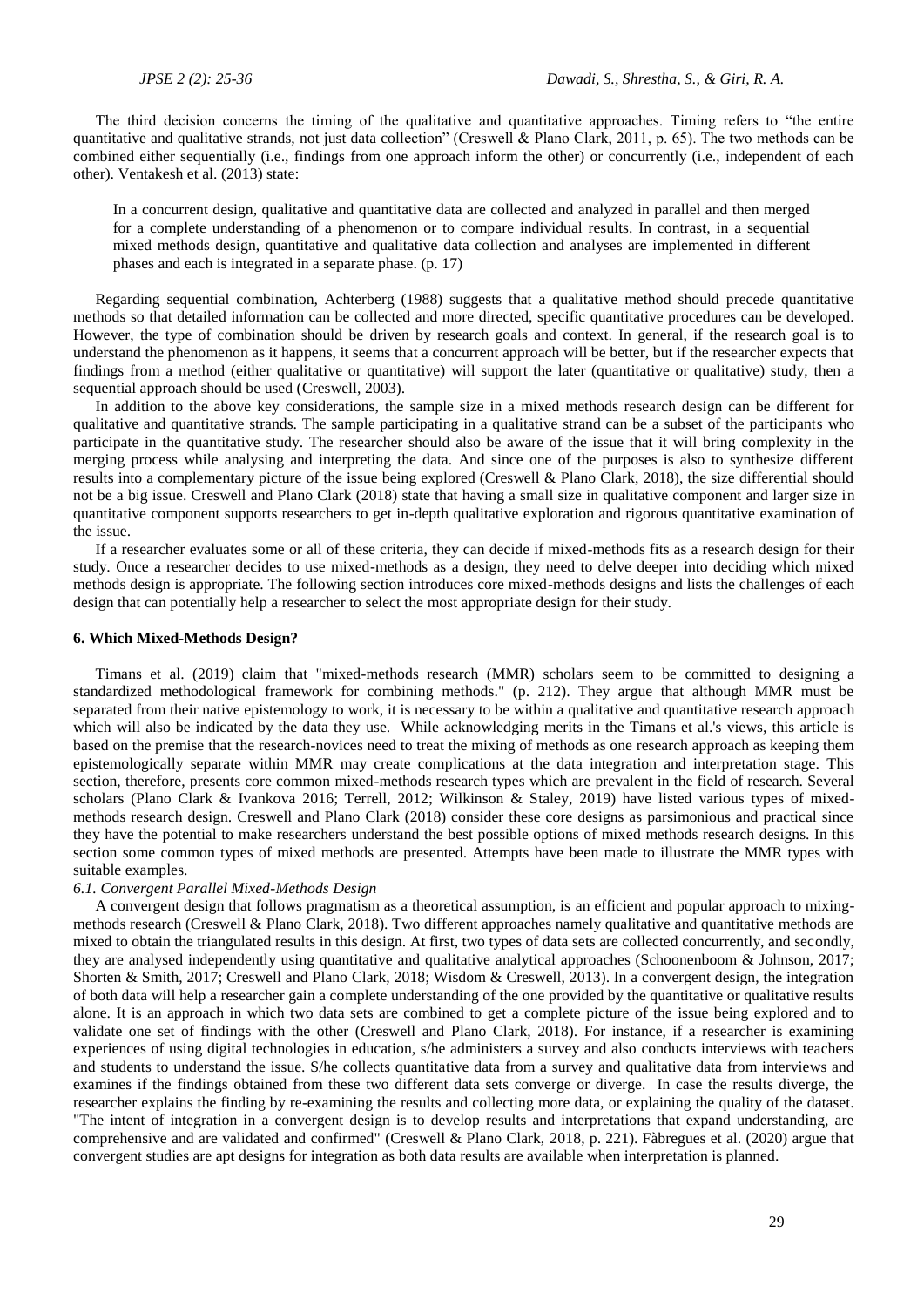In the analysis phase, a researcher can always look for the common concepts across both sets of findings. Integration in convergent design can be done in two ways: a) by presenting findings of the qualitative study followed by the quantitative study or vice versa or b) by transforming the qualitative data into counts and integrating the transformed qualitative dataset into quantitative data (Creswell & Plano Clark, 2018). In the latter case, a researcher can count the identified codes or themes.

Creswell and Plano Clark (2018) maintain that this design can be useful in certain conditions, such as, it can be adopted when a researcher has limited time; when s/he needs both qualitative and quantitative information from the participants and when s/he (or a team of researchers) has required skills to handle both quantitative and qualitative methods. They also list issues of different sample sizes, the need to merge a text and numeric database and the need to explain divergence when comparing results as the challenges of convergent design. Firstly, in this design, a researcher needs to think of the possibility and outcomes of having different sample sizes when quantitative and qualitative data are collected for generalization and deeper understanding. Secondly, s/he might find it difficult to merge data based on texts with the data based on numbers to examine the same issue. Thirdly, if the findings have divergent results, it might add an additional layer of complexity for them, and they might find it difficult to address these differences. They might require to collect qualitative data or quantitative data or both again. The following is an example of a study that explains convergent parallel mixed-methods design.

Example: Dawadi (2019) conducted a convergent parallel mixed-methods study to explore the impact of the Secondary Education Examination English Test on students (aged 15-16 years old) and their parents in Nepal. In the study, the data was collected through a longitudinal survey  $(n=247)$  with students, oral diaries recorded by six students intermittently for three months (*n*=72) and interviews with those six students and their parents (*n*=24). The study used concurrent timing meaning both quantitative and qualitative data were collected at the same time, but independent of each other. The author argues that this timing was used to ensure that there was no chance that one approach influenced another approach as in a sequential design. Therefore, both qualitative and quantitative data in the study were collected concurrently but analysed separately, and the findings were mixed before interpreting the results. This means that the two data sets were combined during the data interpretation phase only. Dawadi argues, "If the quantitative data had been analysed first, the qualitative findings might have been affected by the quantitative results, but the reverse was not possible" (p. 66). It is also worth pointing out that equal priority was given to both data sets considering the equal importance of both types of data in answering the research questions of the study. The two data sets complemented each other and also supported the author to triangulate her findings drawn from the qualitative methods with the results from quantitative methods, and vice versa. *6.2. Explanatory Sequential Design* 

Explanatory Sequential design occurs in two distinct interactive phases, the beginning with the collection and analysis of the quantitative data to expand the first phase quantitative results followed by the designing of the second, qualitative phase on the basis of the quantitative findings (Creswell & Plano Clark, 2018; Schoonenboom & Johnson, 2017; Shorten & Smith,  $2017$ ; Wisdom & Creswell, 2013). In this design, a researcher follows up on a specific quantitative finding and explains it with the qualitative data (Wisdom & Creswell, 2013). For example, once the significant predictors are identified through statistical measures, such as it is found that pandemic is one of the reasons that has made teachers and learners use digital technologies profusely, an interview is designed to delve deeper and explain this predictor. In this design, the qualitative design helps explain certain quantitative results that include unexpected findings in more detail (Terrell, 2012). Creswell and Plano Clark (2018) suggest that a researcher should shift from postpositivist to constructivist theoretical assumption when this design is adopted in a study. The researcher follows the postpositivist assumption to select instruments and moves to constructivist assumption as they value multiple perspectives and in-depth exploration (Creswell & Plano Clark, 2018).

In this design, firstly, a quantitative strand is designed and implemented, and later the specific quantitative findings which will be explained is decided. Secondly, a qualitative strand is designed and developed to explain the quantitative findings. And finally, the quantitative results are summarized and interpreted. Creswell and Plano Clark (2018) argue that integration in this design takes place in two ways: a) by connecting the quantitative findings to the qualitative data collection and b) by drawing integrated findings after combining two sets of results after the qualitative phase is completed.

This design is useful when a researcher and research issue is more quantitatively oriented; when s/he has already identified a variable to measure; when s/he has an ability to access the participants to collect the qualitative data; when s/he has time to collect data in two phases; and when s/he is the sole investigator, collecting and analysing the data one at a time. Wilkinson and Staley (2019) in their study found that sampling was one of the problems associated with this design. They pointed out that the reviewers of the research papers, which they analysed, were concerned with "how well the sample for the qualitative component represented the phenomenon identified in data from a larger sample of participants and analysed in the quantitative portion of the study" (p. 70). Creswell and Plano Clark (2018) enumerate the extended time needed for completion, the complexity in specifying the qualitative phase in advance, the compulsion for the identification of quantitative results to be followed up, and the need to specify the participants who can provide the explanation as challenges of this design. In this design, a researcher needs to spend too much time to implement two phases and a researcher might face difficulty to get approval from the institutional board since it will be challenging for a researcher to specify the qualitative phase beforehand. A researcher also needs to decide the quantitative results to be followed on, and they also need to decide who to study and what will be the criteria for sampling (Creswell & Plano Clark, 2018). The following is an example of the study that explains explanatory sequential design.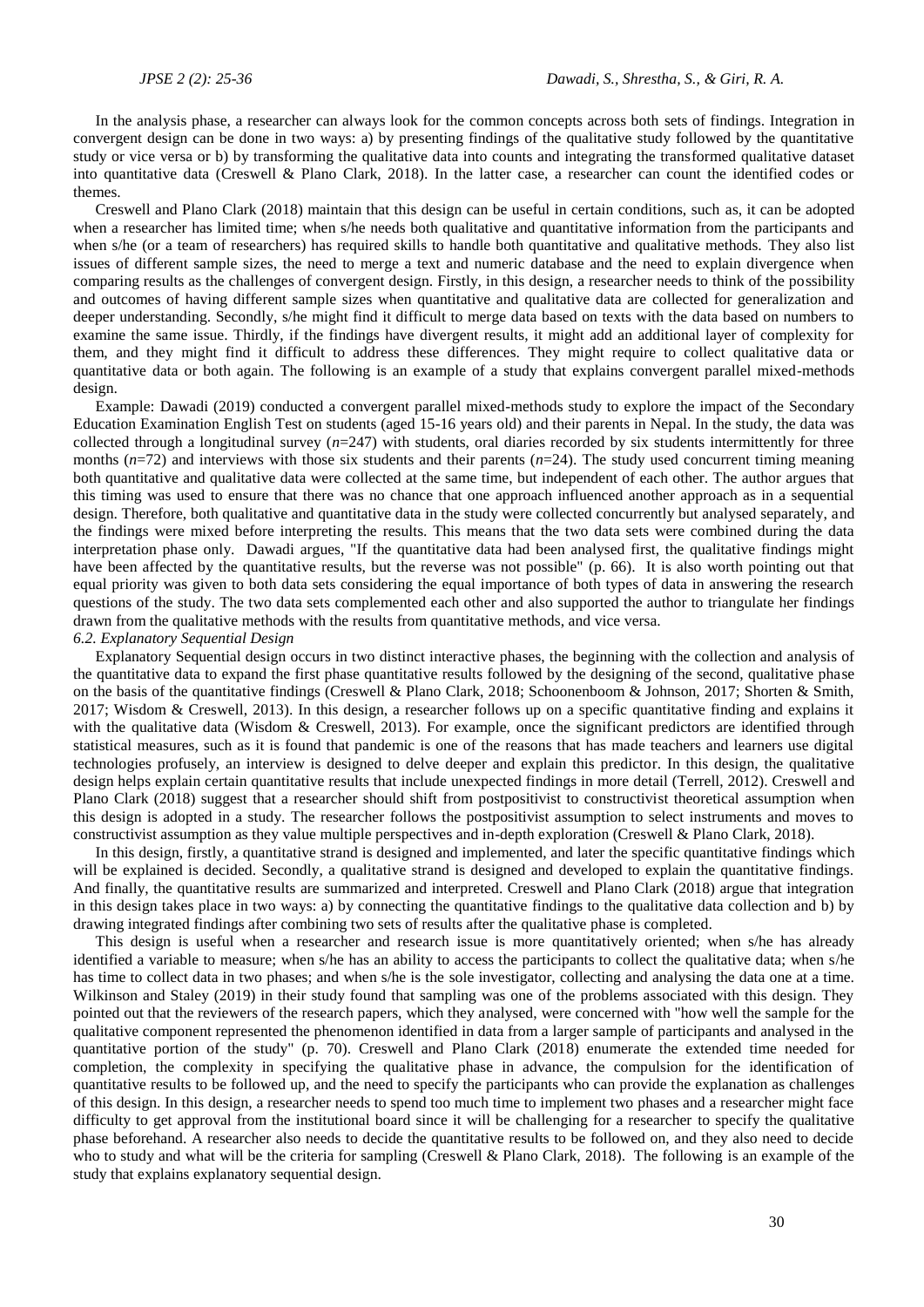Example: McKim (2017) employed an explanatory sequential design to examine the perceived value of mixed methods research for graduate students. The study consisted of two phases "where the quantitative phase was dominant, meaning more weight was placed on the quantitative phase" (p. 204). In the first phase, a survey was conducted with 113 graduate students and the data was analysed using SPSS. Then, in the second phase, focus group discussions were conducted with a small subsample of students  $(n=11)$  to explain quantitative results (i.e., for the purpose of complementarity). This means the focus group discussion questions/prompts were guided by the survey results. It is worth pointing out that the connection between the two data sets happened in two places:

The first connection of the quantitative and qualitative phase was the use of the quantitative results to create the focus group questions. The second connection was the mixing that happened after the qualitative data were collected and analyzed. The results were connected to gain a better understanding of the findings from both phases. (pp. 204-205)

The above discussions indicate that the quantitative phase informed the qualitative phase and the qualitative phase provided further explanations to the quantitative results. Thus, the two data sets helped the authors to reflect on the research issues with sufficient breadth and depth.

# *6.3. Exploratory Sequential Design*

Exploratory sequential design is a three-phase study in which a researcher works from the constructivist principle. During the first phase, a researcher explores an issue in-depth, and as they reach the second phase, they shift to the post-positivist principle to identify and measure the variable and statistical trend (Creswell & Plano Clark, 2018). In this design, at first, the qualitative data are gathered and analysed, and later quantitative data are collected and tested (Schoonenboom & Johnson, 2017; Shorten & Smith, 2017). This design begins with the collection and analysis of qualitative data. Building from the qualitative findings, quantitative measures or instruments are developed (Terrell, 2012; Wisdom & Creswell, 2013), and finally, a researcher quantitatively tests the variable that they have identified and interprets in what ways the quantitative data generalizes and extends the qualitative findings (Creswell & Plano Clark, 2018). For example, once a researcher identifies variables that have a role in promoting the use of digital technologies in education, they design the research instruments to check if those variables are prevalent in a large mass as well. As far as the integration of this design is concerned, it begins when a quantitative measure is developed based on the qualitative results. Integration is also seen when a researcher integrates two sets of data after the quantitative phase is complete, and draws integrated conclusions that help to extend qualitative findings.

The exploratory sequential design is useful when a researcher and a research issue are more qualitatively oriented; when s/he has a required amount of time to conduct a three-phase study; when s/he is interested in the transferability or generalizability of the product; and when s/he finds an issue based on a small sample and wants to test it with a large sample (Creswell & Plano Clark, 2018). They further claim that it is straightforward to implement and describe and it makes the qualitative result acceptable to quantitative-biased audiences since it combines the quantitative component. They argue that in this design, a researcher can develop a new instrument during the research process. They also list challenges as a compulsion to plan for an extended time to complete, a necessity to tentatively specify the quantitative phase in advance, a prospective requirement of the identification of two different samples, the necessity to determine the qualitative results to use, and the requirement of the skillful researcher. This research design requires a lot of time for a researcher to complete a study and as in the explanatory sequential design, as s/he needs to decide tentatively quantitative phase for the institutional board review which is challenging. A researcher should use a small, purposeful sample in the first phase and a large sample in the second phase to have the extended finding which is difficult too. Next, s/he needs to decide the qualitative result which will be used to build the quantitative measure, and s/he must be skilled and proficient in qualitative, quantitative, mixed methods research and developing instruments. The following is an example of a study that employs the exploratory sequential design.

Example: Munce et al. (2021) utilised an exploratory sequential design to demonstrate how this design can be used for complex intervention development in a self-management program for individuals with spinal cord injury. The study consisted of four phases. Phase I was a qualitative descriptive approach. Telephone interviews (n=26) of individuals were conducted to inform the development of a subsequent survey and intervention. In Phase II, the themes that emerged from Phase I were used to designing a survey, and the survey was administered. Phase III collected quantitative data via a survey with 99 participants, and both the quantitative and qualitative findings were merged (especially integrated) in the final phase. The authors argue that the design "provided the opportunity to identify complementarity, convergence, and/or divergence" (p. 45). Figure 1 summarises different phases of the study.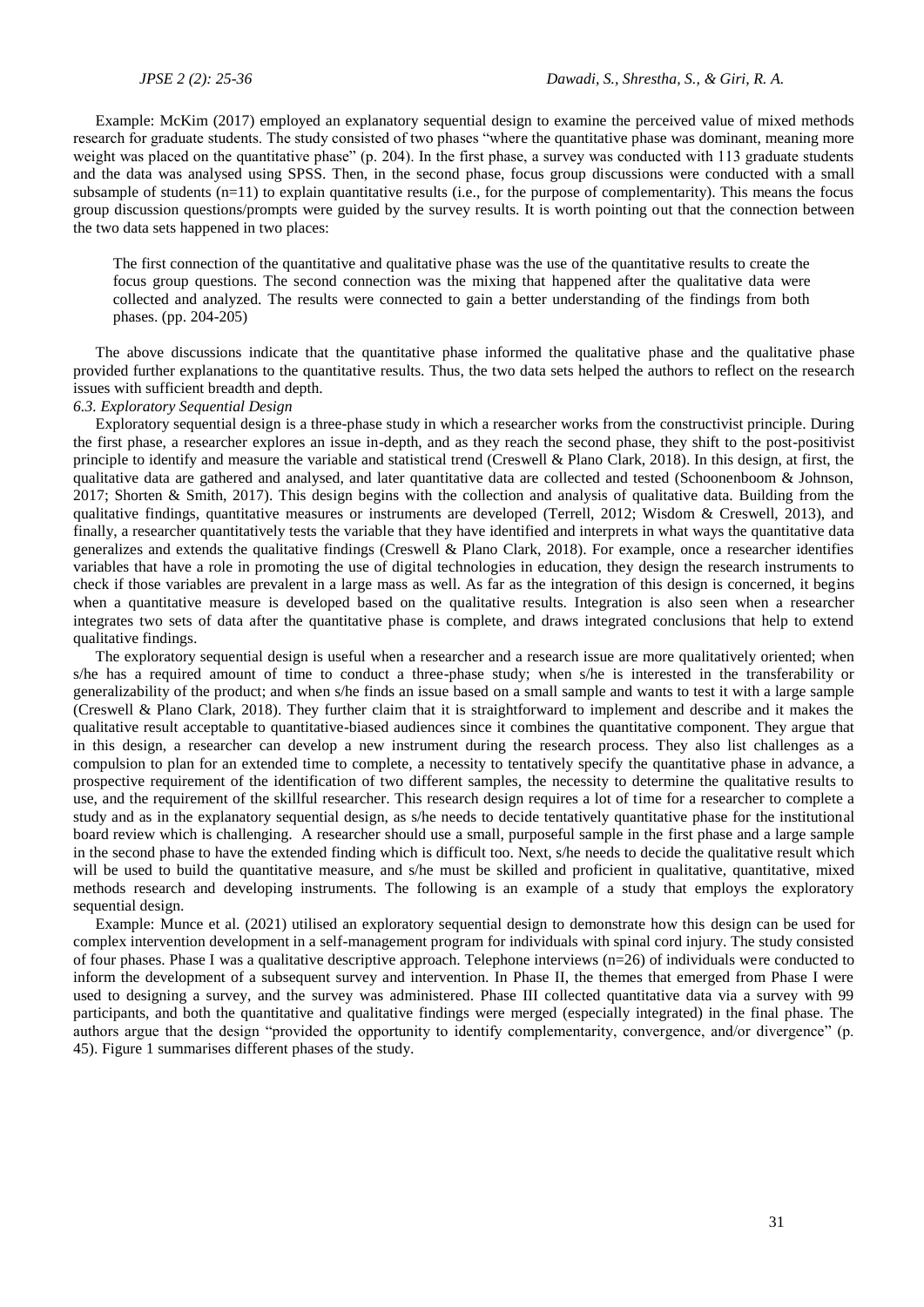

**Figure 1: Conceptual steps of the methodology followed to develop a complex intervention. (Munce et al., 2021, p. 48)**

### **7. Challenges in Using a Mixed-Methods Design**

Mixed-methods research may not always achieve its goal as mixing quantitative and qualitative methods can produce several threats. Researchers, such as David et al. (2018); Dawadi (2019); and Fauser (2018), have pointed out some practical difficulties associated with mixing qualitative and quantitative components which have been summarised here as five major challenges. First, data collection and analysis might be a very lengthy process. Therefore, it might be more expensive in terms of cost and time. Researchers usually struggle in designing their research within their estimated time and budgets (Fauser, 2018; Hauken et al., 2019). Some researchers indicate that the timeline of recruitment is demanding and the labor in data collection is intensive (David et al., 2018; Linnander et al., 2019).

Second, integrating qualitative and quantitative data is often difficult for many researchers (Wisdom & Creswell, 2013). For instance, Dawadi (2019) pointed out that she was not confident about her approach in bringing together quantitative (survey) and qualitative data (interviews and oral diaries). Casey et al. (2016) had a similar experience as they were unsure about a strategy to integrate their data sets. They also indicate that existing literature provides sparse guidance on how to merge data from different sources. Youngs and Piggot-Irvine (2012) raised a similar question in data analysis: ''When do you stop analyzing, comparing, and contrasting the data?'' (p. 195).

Third, quantitative and qualitative methods are guided by different epistemological and philosophical frameworks. Therefore, the concerns in integrating them "include whether the assumptions in each paradigm get the same value or attention in the study and whether the data derived from the two methodologies are viewed as incommensurable" (Salehi & Golafshani, 2010, p.189). Similarly, Yu (2012) points out, ''the difficulty associated with this design is the quantitative measures must be compatible with the qualitative findings, which requires distinct and accurate themes to be found in the qualitative data'' (p. 375). Although researchers give equal priority/value and weight to both methods by considering that they complement each other, a big challenge may arise when the findings drawn from one method contradict the those from the other method, questioning the reliability and validity of one method (Salehi & Golafshani, 2010). As pointed out by Plano Clark and Creswell (2018), most mixed-methods researchers obtain conflicting results from the qualitative and quantitative strands. There might also be frequent problems in relating two different kinds of information and drawing a conclusion from them (Hammersley, 2014). A researcher, therefore, needs to ensure that different methods are suitably combined so that there is no compromise on the robustness and reliability of the research. Therefore, a mixed-methods researcher needs to have a wider set of skills to conduct research rigorously. To reiterate, mixing methods is not a solution in itself, it might also create some problems.

The fourth challenge associated with the mixed-methods approach is that of choosing a proper design and maintaining quality in data integration. Sometimes, there might be a case that one method may influence data collection and interpretation of another method. For instance, in a sequential design, the findings drawn from the first method (e.g., survey data) may influence the second method (e.g., interview). A concurrent design might have similar issues. Leal et al. (2018) express their concern that ''the concurrent collection of both quantitative and qualitative in a single written survey from the sample participants could result in each data method unintentionally influencing the other'' (p. 51).

Fifth and the most important challenge for a mixed-method researcher is deciding which MMR design is appropriate for a particular study. Suitability of a design will largely depend upon the purpose of the study and perceived priority given to the qualitative and quantitative strand (i.e., whether the equal priority is given to both data sets or one is dominated by another). As a consequence, early-career researchers may not have confidence to choose one from many designs especially when each one has its own drawbacks and potential challenges.

To sum up, mixing data from different sources can sometimes lead a researcher nowhere. Creswell (2003) argues that triangulated research may run the risk of taking on too many unfocused questions all at once. Novice researchers, therefore, need to develop adequate skills both on qualitative and quantitative methods to cope with the demands of utilising a mixedmethods approach (Creswell & Plano Clark, 2011). Therefore, they need to undertake the challenging task of training and developing such skills before they employ an MMR research design.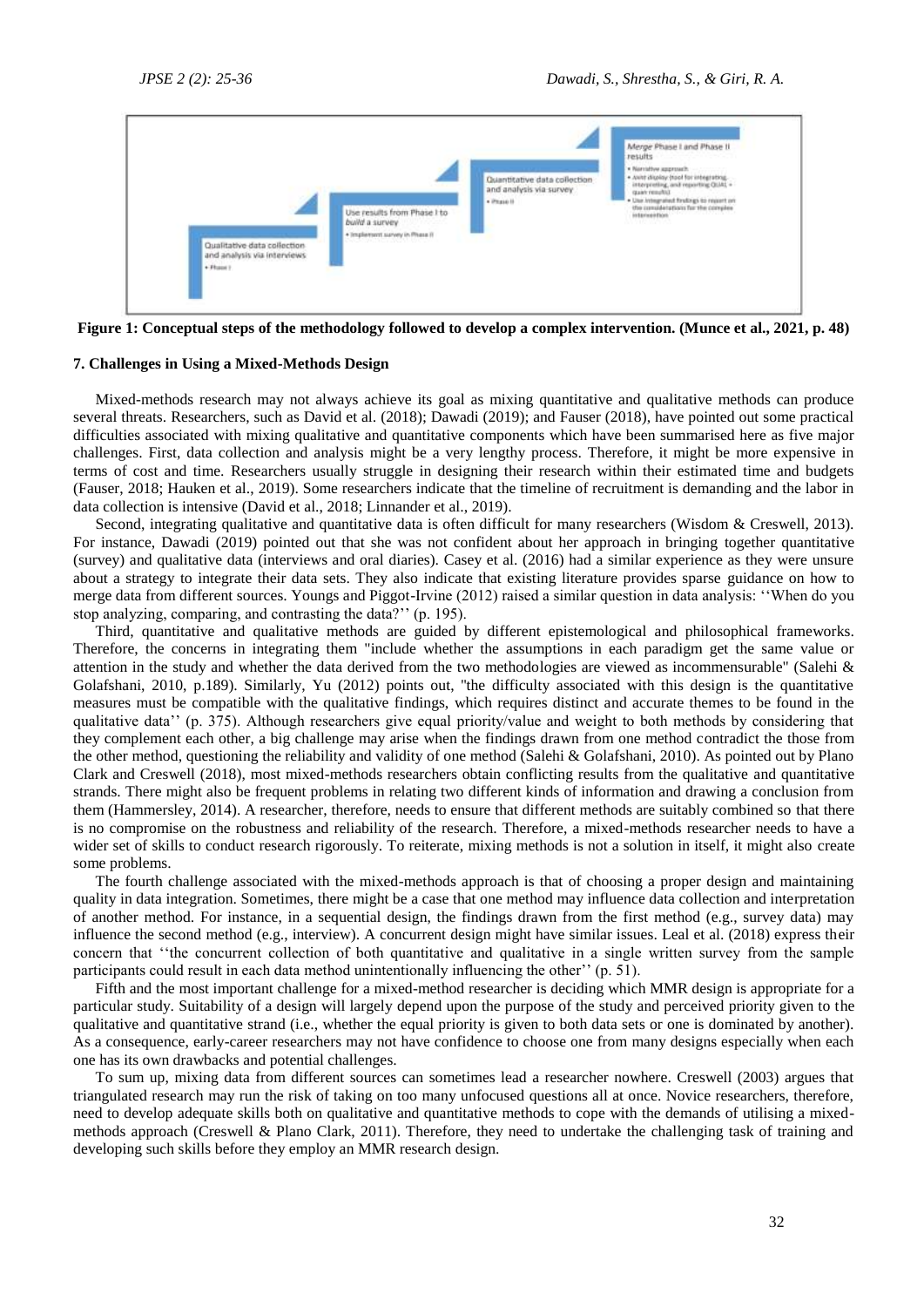# **8. Criticism of Mixed Methods Research**

Researchers hold different views with regard to the use of both quantitative and qualitative methods within a single study. Hammersley (1996), for example, states that qualitative and quantitative research paradigms are "founded on incommensurable philosophical and/or political presuppositions'' (p. 2). Indeed, a quantitative approach, which is guided by positivism, envisions the world mostly as static but for a qualitative approach, which is guided by interpretivism, the reality is multiple and dynamic. Therefore, incompatibilists argue that the two approaches are incompatible as they have different conceptions of reality, truth, the relationship between the researcher and object of investigation, and so forth. Guba (1987) claims, "The one [paradigm] precludes the other just as surely as belief in a round world precludes belief in a flat one" (p. 31). Smith (1983) further argues:

One approach takes a subject-object position on the relationship to subject matter; the other takes a subjectsubject position. One separates facts and values, while the other sees them inextricably mixed. One searches for laws, and the other seeks understanding. These positions do not seem to be compatible. (p. 12)

Having discussed the pitfalls of their mixed-methods research, Wilkinson and Staley (2019) argue that "in many cases, the data collected and the analyses conducted were not sufficient to warrant conclusions about the research questions" (pp. 76-77). They further contend that the lack of focus could be another pitfall of the approach as mixed methods researchers try to achieve a lot more in one manuscript handling both qualitative and quantitative methods, and also methodological handwringing as these researchers try to present a persuasive argument for their knowledge claims and lengthy justification for using mixed methods design in their study.

Despite the challenges, there has been a movement in favor of promoting 'mixed-methods' that combines qualitative and quantitative approaches (Hammersley, 2014). Bryman (2012) argues that research should avoid epistemological division between quantitative and qualitative methods as, for practical reasons, one type of method will usually be primary, but all research is enriched by the addition of other methods. Additionally, Lincoln and Guba (2003) note:

various paradigms are beginning to 'interbreed' such that two theories previously thought to be in irreconcilable conflict may now appear, under a different theoretical rubric [eclecticism in this case], to be informing one another's arguments. (p. 254)

Thus, the driving motive for combining the two approaches is the belief that both kinds of research have value, that in some respects they are complementary to each other, and that there are benefits of combining them together. As such, there are several rationales for using a mixed-methods approach.

## **9. Conclusion**

This article aimed at introducing a mixed-method research design for research students and novice researchers who have a minimum of prior knowledge in the field. It follows a simple organisation and is written in simple language to help research novices understand the MMR process and integrate different research methods at any stage of their research i.e., formulating their research purpose, collecting, analysing, interpreting and reporting both qualitative and quantitative data. The article has illustrated different types of MMR with suitable examples and practical advice in designing and implementing them with an overview of constraints and challenges. The article suggests that incorporating methods from the two research traditions – quantitative and qualitative, and mixing them to create a new research design has been a scholarly practice in almost all disciplines.

Providing an overview of the existing research methods, the article pointed out that historically, the main research method was quantitative research design or the positivistic approach, which primarily addressed numerical data-related issues. The researchers, later, knew that this conventional research method did not address all their research questions and there were serious limitations. They then turned to the qualitative (constructivist) approaches for alternatives. However, qualitative research designs have their own limitations and did not cater to the increasingly complex research aims of researchers. Therefore, the search for a new research method led them to choose from a full repertoire of the available methodological options and mixing them at any stage of their inquiry process – research aim, overall research design, sampling, data recording, analysis, and interpretation. A mixed-research design thus incorporates multiple approaches from all available research paradigms at any stage of research.

Discussing the tension between the two established traditions of research, i.e., between positivists and constructivists traditions, the article pointed out the attitudinal issues associated with each of them, particularly the qualitative tradition, by stating that the researcher of the positivist tradition promotes the use of numbers, counts and statistics to produce empirical evidence of truth and realities, while the scholars of the constructivists or hermeneutics tradition, advocate building of social construction of meanings from the live experiences of their participants.

In answering the question of 'why mixed-method research design?', the article provided a number of justifications. First and foremost, the article pointed out that the need for a mixed-method research design is to address the need of researching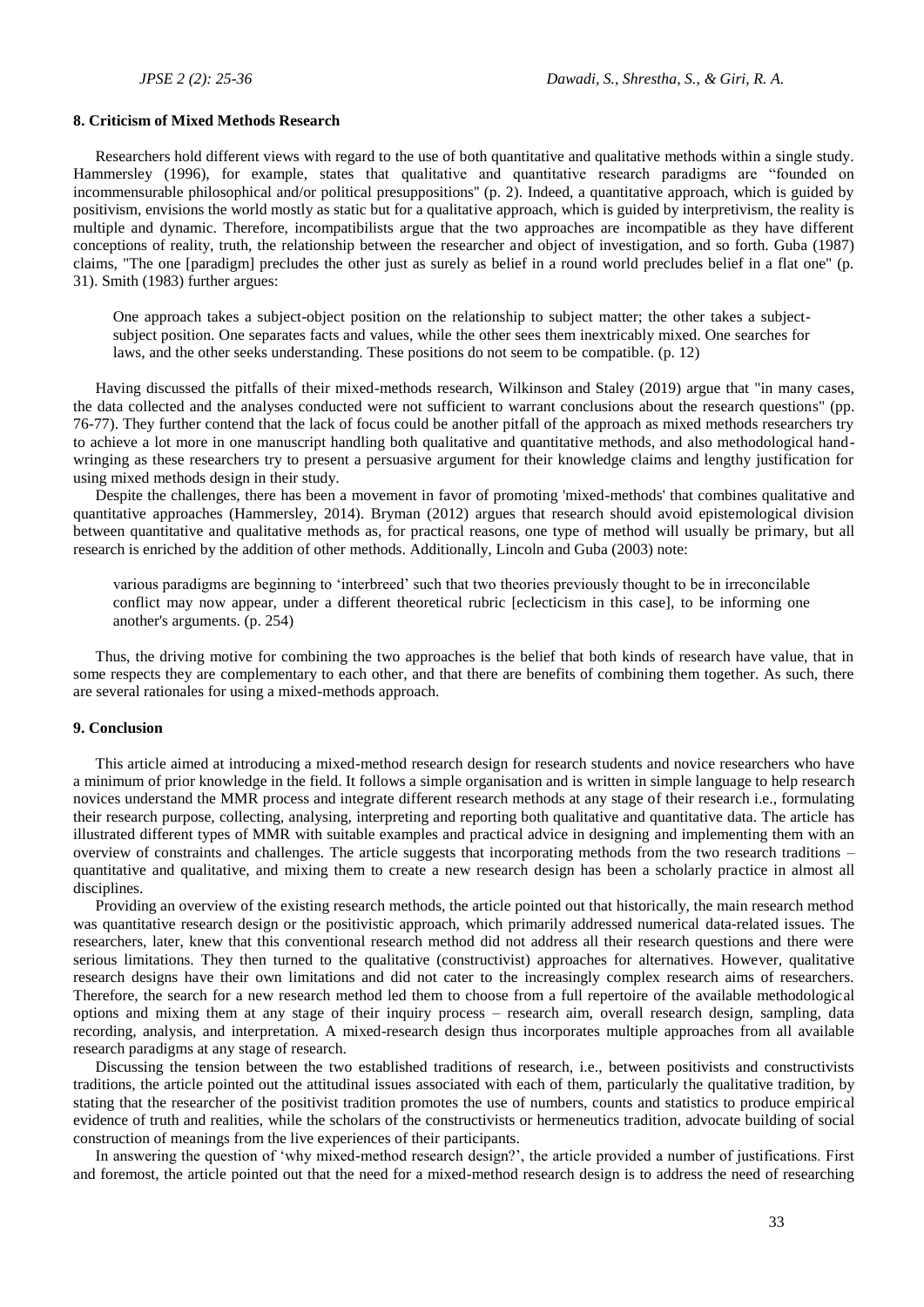complex social phenomena with a view to understanding their complexities. Secondly, a mixed-method research design, especially in collaborative and applied research, assists a researcher to address confirmatory and explanatory questions simultaneously. In other words, on the basis of the analysis and interpretation from a mixed-research method, a researcher can construct, confirm and theorise at the same time. Thirdly, a mixed-method research design enables researchers to explain seemingly contradictory outcomes emerging from the use of different methods. In addition, using data coming from a number of methods, or converging data from multiple sources produce more credible findings which could strengthen research conclusions and implications. In other words, results from one method can inform or develop the findings from another. Furthermore, a mixed-method research design contributes to the complementarity of research which is understanding a research issue through the use of separate yet dialectically related approaches. Finally, a mixed-method research design helps extend the breadth and range of an inquiry.

A mixed-method research design is not free from limitations or challenges. The article has pointed to a number of its challenges (challenges of using a mixed-method approach). The first of these limitations is deciding which mixed method (discussed in the section of 'which mixed-method study design?') is appropriate for a particular research project. The decision is often difficult for novice researchers because it may be difficult for them to realise how the mixing of methods can inform the data analysis and interpretation of results. Secondly, maintaining a balance between the two research traditions may be a challenge because it is easy for any researcher to focus more on one tradition they are more comfortable with. Thirdly, integrating data from two methods to complement and extend data analysis and interpretation, and specially triangulating them may be a challenge. Finally, using a mixed-method is a lengthy process as each of the research methods consumes time. Therefore, a research project may require more time than it is available.

This article is especially useful and relevant for research students and early career researchers who typically take generic research courses and have no practical ideas about how and where to begin when developing a research project. We have tried to keep language simple to allow readers to follow the content of the article with ease. Additionally, we have not focused on any particular discipline, therefore, research enthusiasts from any disciplines can benefit from it.

# **References**

- Achterberg, C. (1988). Qualitative methods in nutrition education evaluation research. *Journal of Nutrition Education*, *20*(5), 244-250.
- Bergman, M. M. (Ed.) (2008). *Advances in Mixed Methods Research*. Continuum.
- Bryman, A. (2012). *Social research methods* (4<sup>th</sup> ed.). Oxford university press.
- Carter, N, Bryant-Lukosius, D, DiCenso, A, Blythe, J, & Neville, A. J. (2014). The use of triangulation in qualitative research. *Oncol Nurs Forum*. *41*(5), pp. 545-7.<http://dx.doi.org.libezproxy.open.ac.uk/10.1188/14.ONF.545-547>
- Casey, D., O'Hara, M. C., Meehan, B., Byrne, M., Dinneen, S. F., & Murphy, K. (2016). A mixed methods study exploring the factors and behaviors that affect glycemic control following a structured education program: The Irish DAFNE Study. *Journal of Mixed Methods Research*, *10*(2), 182-203[. https://doi.org/10.1177/1558689814547579](https://doi.org/10.1177/1558689814547579)
- Caruth, G. D. (2013). Demystifying mixed methods research design: a review of the literature. *Mevlana International Journal of Education 3*(2), pp. 112-122.<http://dx.doi.org/10.13054/mije.13.35.3.2>
- Cohen, L., Manion, L., & Morrison, K. (2007). *Research Methods in Education*. Routledge.
- Creswell, J.W. (2003). *Research Design: Qualitative, Quantitative, and Mixed Methods Approaches.* Sage Publications.
- Creswell, J. W. (2007). *Qualitative Inquiry and Research Design: Choosing Among Five Approaches*. Sage Publications.
- Creswell, J. W. (2015). *A concise Introduction to Mixed Methods Research*. Sage Publications Ltd.
- Creswell, J. W., & Plano Clark, V. L. (2011). *Designing and Conducting Mixed Methods Research*. Sage Publications.
- Creswell, J. W., & Plano Clark, V. L. (2018). *Designing and Conducting Mixed Methods Research* (3rd ed.). Sage Publications.
- David, S. L., Hitchcock, J. H., Ragan, B., Brooks, G., & Starkey, C. (2018). Mixing interviews and Rasch modeling: Demonstrating a procedure used to develop an instrument that measures trust. *Journal of Mixed Methods Research, 12*(1), 75-94[. https://doi.org/10.1177/1558689815624586](https://doi.org/10.1177/1558689815624586)
- Dawadi, S. (2019). *Impact of the Secondary Education Examination (English) on Students and Parents in Nepal*. An unpublished PhD thesis. The Open University, UK.
- Enosh, G., Tzafrir, S. S., & Stolovy, T. (2014). The development of client violence questionnaire (CVQ). *Journal of Mixed Methods Research*, *9*(3), 273–290[. https://doi.org/10.1177/1558689814525263](https://doi.org/10.1177/1558689814525263)
- Fàbregues, S., Hong, Q. N., Escalante-Barrios, E. L., Guetterman, T. C., Meneses, J., & Fetters, M. D. (2020). A Methodological Review of Mixed Methods Research in Palliative and End-of-Life Care (2014–2019). *International Journal of Environmental Research and Public Health, 17*(11), 3853.<https://doi.org/10.3390/ijerph17113853>
- Fauser, M. (2018). Mixed methods and multisited migration research: Innovations from a transnational perspective. *Journal of Mixed Methods Research, 12*(4), 394-412[. https://doi.org/10.1177/1558689817702752](https://doi.org/10.1177/1558689817702752)
- Feilzer, M. Y. (2010). Doing mixed methods research pragmatically: Implications for the rediscovery of pragmatism as a research paradigm. *Journal of Mixed Methods Research*, *4*(1), 6–16[. https://doi.org/10.1177/1558689809349691](https://doi.org/10.1177/1558689809349691)
- Fetters, M. D. (2016). Haven't we always been doing mixed methods research? Lessons learned from the development of the horseless carriage. *Journal of Mixed Methods Research*, *10*(1), 3–11. <https://doi.org/10.1177/1558689815620883>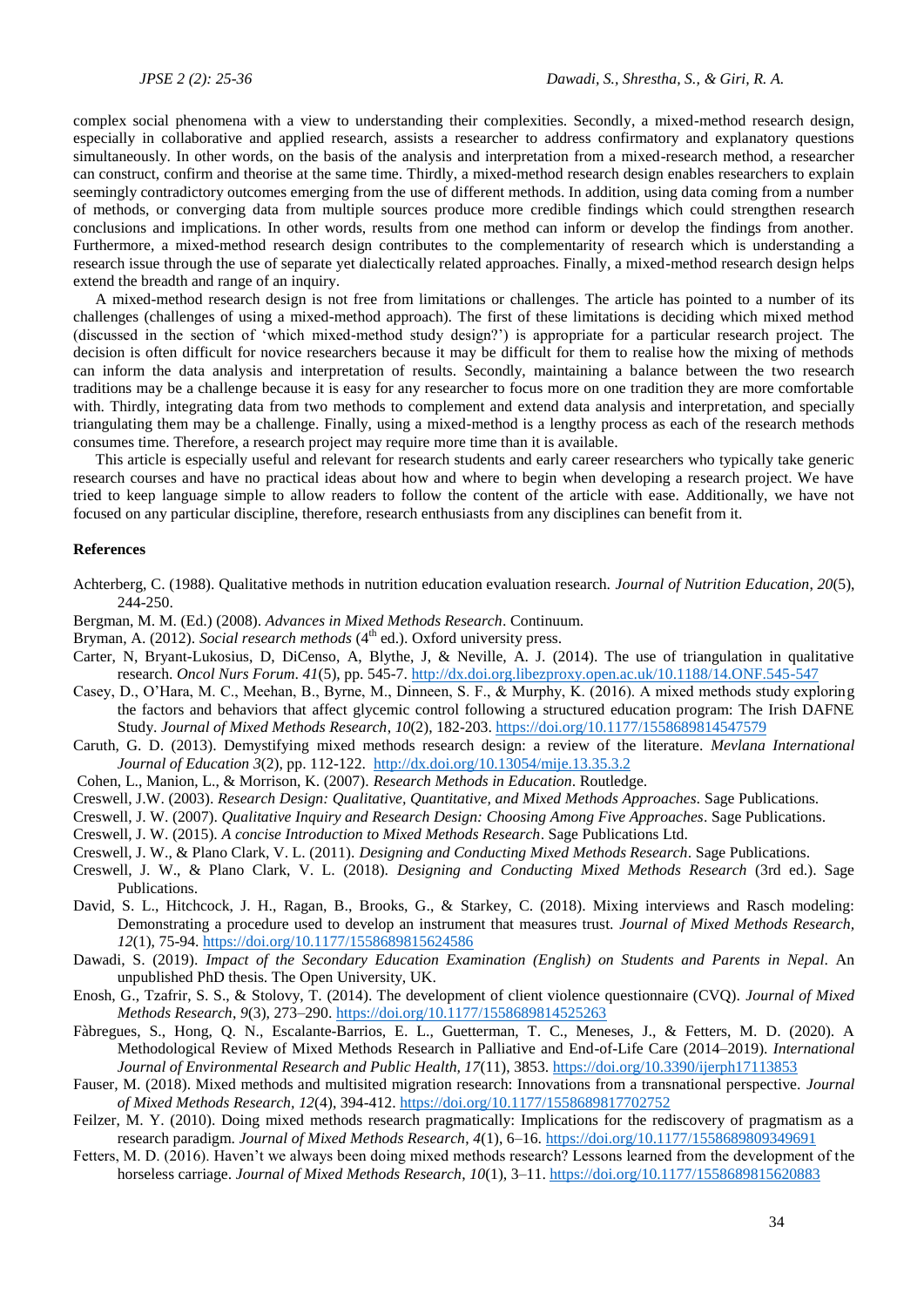Guba, E. G. (1987). What have we learned about naturalistic evaluation? *Evaluation Practice, 8*(1), 23-43.

- Hammersley, M. (1996). The relationship between qualitative and quantitative research: Paradigm loyalty versus methodological eclecticism. In J. Richardson (Ed.) *Handbook of qualitative research methods for psychology and the social sciences*. British Psychological Society Books.
- Hammersley, M. (2014). *Mres Programme: Module a Core Reading: An Introduction to Social Research*. The Open University, UK.
- Hauken, M. A., Larsen, T. M. B., & Holsen, I. (2019). ''Back on track'': A longitudinal mixed methods study on the rehabilitation of young adult cancer survivors. *Journal of Mixed Methods Research, 13*(3), 339-360. <https://doi.org/10.1177/1558689817698553>
- Johnson, R. B.B. & Onwuegbuzie, A. J. (2004). Mixed methods research: A research paradigm whose time has come. *Educational Researcher*, *33*(7), 14–26.<https://doi.org/10.3102/0013189X033007014>
- Leal, I., Engebretson, J., Cohen, L., Fernandez-Esquer, M. E., Lopez, G., Wangyal, T., & Chaoul, A. (2018). An exploration of the effects of Tibetan yoga on patients' psychological well-being and experience of lymphoma: An experimental embedded mixed methods study. *Journal of Mixed Methods Research, 12*(1), 31-54. <https://doi.org/10.1177/1558689816645005>
- Lincoln, Y. S., Lynham, S. A., & Guba, E. G. (2011). Paradigmatic controversies, contradictions, and emerging confluences, revisited. *The Sage handbook of qualitative research*, *4*, 97-128.
- Linnander, E., LaMonaca, K., Brault, M., Vyavahare, M., & Curry, L. (2019). A mixed methods evaluation of a multicountry, cross-sectoral knowledge transfer partnership to improve health systems across Africa. *International Journal of Multiple Research Approaches, 11*(1), 136-148. <https://doi.org/10.29034/ijmra.v10n1a9>
- Lund, T. (2012). Combining qualitative and quantitative approaches: Some arguments for mixed methods research. *Scandinavian Journal of Educational Research, 56*(2), 155-165.
- McKim, C. A. (2017). The value of mixed methods research: A mixed methods study. *Journal of Mixed Methods Research. 11*(2) 202–222. [https://doi.org/10.1177/1558689815607096](https://doi.org/10.1177%2F1558689815607096)
- Maxwell, J. A. (2005). *Qualitative research design: An interpretive approach*. Sage Publications.
- Maxwell, J. A. (2016). Expanding the history and range of mixed methods research. *Journal of Mixed Methods Research, 10*(1), 12–27. [https://doi.org/10.1177/1558689815571132](https://doi.org/10.1177%2F1558689815571132)
- Morgan, D. L. (2014). *Integrating qualitative and quantitative methods: A pragmatic approach*. Sage Publications.
- Munce, S. E. P., Guetterman, T. C. & Jaglal, S. B. (2021). Using the exploratory sequential design for complex intervention development: Example of the development of a self-management program for spinal cord injury. *Journal of Mixed Methods Research. 15*(1) 37–60. [https://doi.org/10.1177/1558689820901936](https://doi.org/10.1177%2F1558689820901936)
- Plano Clark, V. L. & Ivankova, N. V. (2016). *Mixed methods research. A guide to the field.* Sage Publications.
- Poth, C., & Munce, S. E. P. (2020). Commentary—Preparing today's researchers for a yet unknown tomorrow: Promising practices for a synergistic and sustainable mentoring approach to mixed methods research learning. *International Journal of Multiple Research Approaches, 12*(1), 56-64. doi:10.29034/ijmra.v12n1commentary
- Salehi, K. & Golafshani, N. (2010). Using mixed methods in research studies: An opportunity with its challenges. *International Journal of Multiple Research Approaches, 4*(3), 186-191[. https://doi.org/10.5172/mra.2010.4.3.186](https://doi.org/10.5172/mra.2010.4.3.186)
- Saville, N. (2012). Applying a Model for Investigating the Impact of Language Assessment within Educational Contexts: The Cambridge ESOL Approach. *Cambridge ESOL: Research Notes* 50.
- Schoonenboom, J., & Johnson, R. B. (2017). How to construct a mixed methods research design. *KZfSS Kölner Zeitschrift für Soziologie und Sozialpsychologie*, *69*(2), 107-131[. https://doi.org/10.1007/s11577-017-0454-1](https://doi.org/10.1007/s11577-017-0454-1)
- Shorten A., & Smith J. (2017). Mixed methods research: Expanding the evidence base. *Evid Based Nurs*, 20, 74–5. <http://dx.doi.org/10.1136/eb-2017-102699>
- Smith, J. K. (1983). Quantitative versus qualitative research: An attempt to clarify the issue. *Educational Researcher, 12*(3), 6-13.
- Tashakkori, A., & Teddlie, C. (1998). *Mixed Methodology: Combining Qualitative and Quantitative Approaches*. Sage Publications.
- Taylor, P. C., & Medina, M. (2011). Educational research paradigms: from positivism to pluralism. *College Research Journal*, *1*(1), 1-16.
- Teddlie, C., & Tashakkori, A. (Eds.) (2009). *Foundations of Mixed Methods Research: Integrating Quantitative and Qualitative Approaches In the Social and Behavioral Sciences*. Sage Publications.
- Terrell, S. (2012). Mixed-methods research methodologies. *The Qualitative Report, 17*(1), 254-280. http://www.nova.edu/ssss/QR/QR17-1/terrell.pdf
- Timans, R., Wouters, P., & Heilbron, J. (2019). Mixed methods research: what it is and what it could be. *Theory Soc*, 48, 193–216[. https://doi.org/10.1007/s11186-019-09345-5](https://doi.org/10.1007/s11186-019-09345-5)
- Venkatesh, V., Brown, S. A., & Bala, H. (2013). Bridging the qualitative-quantitative divide: Guidelines for conducting mixed methods research in information systems. *MIS Quarterly, 37*(1), 21-54.
- Wisdom, J., Creswell, J. W. (2013, March). *Mixed Methods: Integrating Quantitative and Qualitative Data Collection and Analysis While Studying Patient-Centered Medical Home Models.* AHRQ and PCHM.